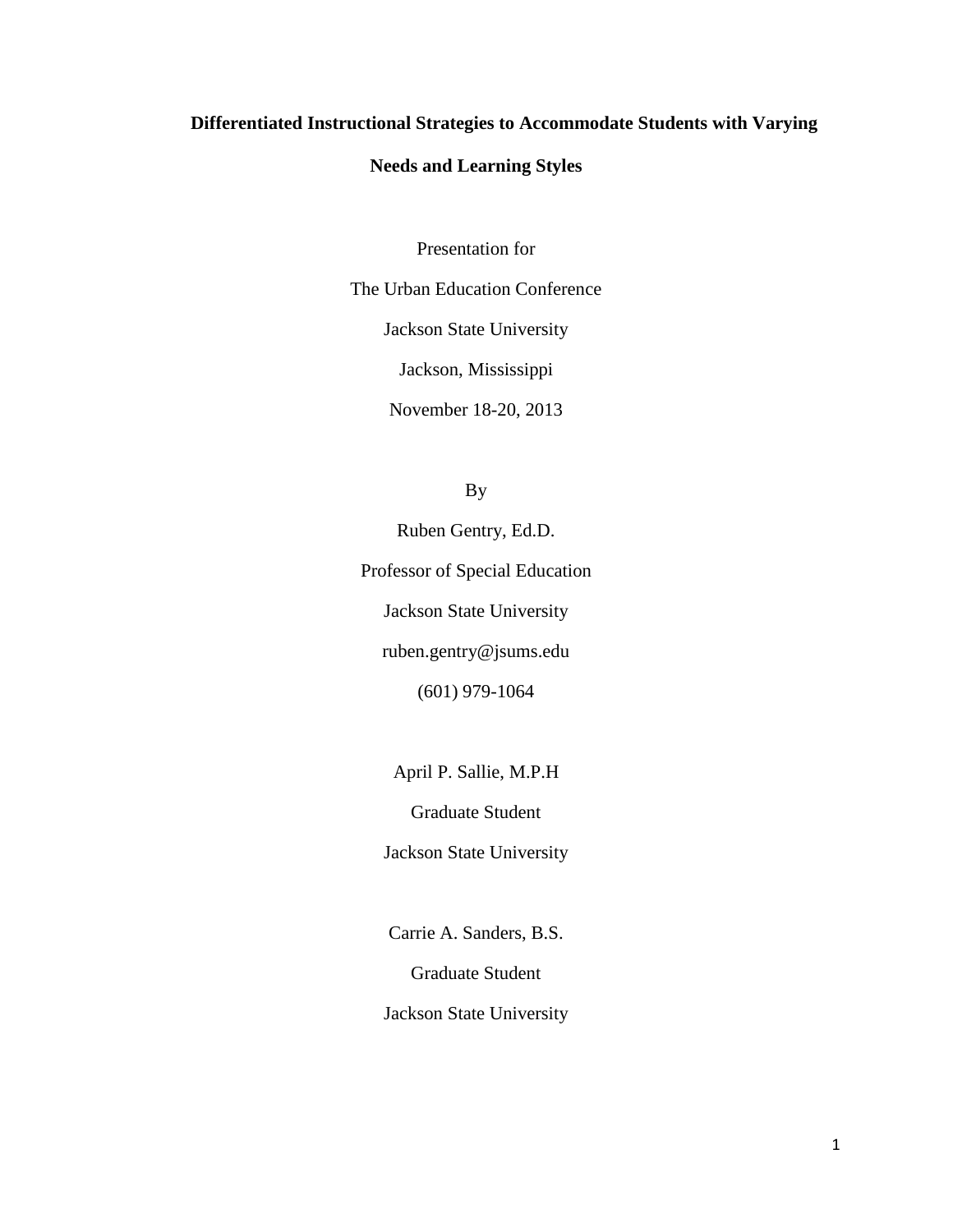# **Differentiated Instructional Strategies to Accommodate Students with Varying Needs and Learning Styles**

**Abstract:** Students enter classrooms with different abilities, learning styles, and personalities. Educators are mandated to see that all students meet the standards of their district and state. Through the use of differentiated instructional strategies, teachers can meet the varying needs of all students and help them to meet and exceed the established standards (Levy, 2008). Differentiated teaching provides paths to learning so that the classroom becomes a 'good fit' for varied learners (Adami, 2004). In this manuscript, the authors give the theory behind differentiated instruction to enhance learning and provide practical examples of how to differentiate content, process, and product for students.

Keywords**:** differentiated instruction, learning styles, standards

## **Introduction**

Educators are mandated to see that all students meet the standards of their district and state. Through the use of differentiated instructional strategies, educators can meet the needs of all students and help them to meet and exceed the established standards (Levy, 2008). The objective is accomplished by choosing appropriate teaching methods to match each individual student's learning needs (Adami, 2004).

Any group of students is likely to demonstrate considerable variation in their learning characteristics and behaviors. When the group includes students with learning deficiencies or other learning disorders, the amount of variation in learning is significantly increased. The diverse learning characteristics displayed by students in today's schools make it necessary for teachers to implement a wide variety of activities in their classes (Bender, 2012). As classrooms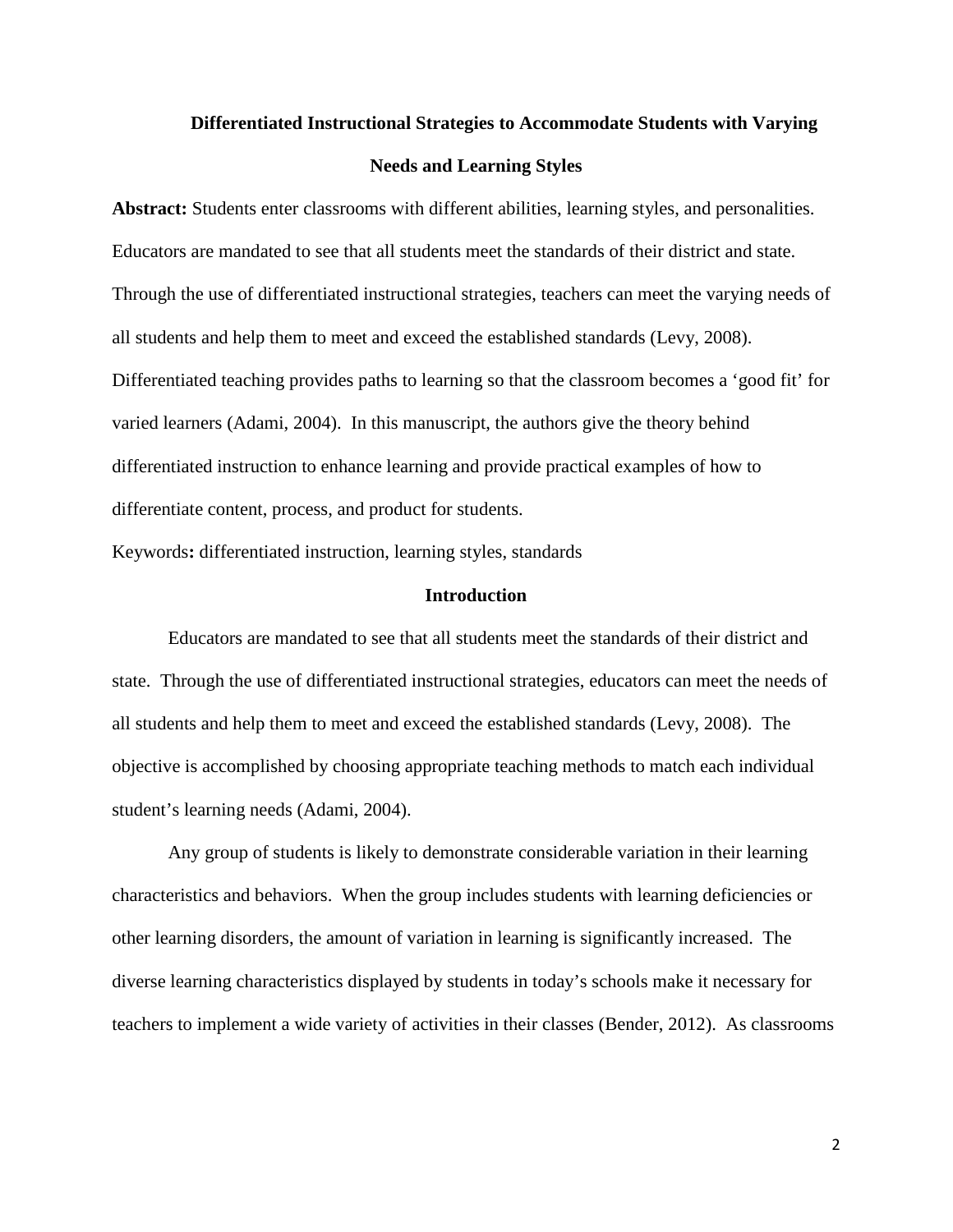become more culturally diverse, it becomes more imperative to differentiate instruction (Cox, 2008).

Differentiated instruction is appropriate for virtually all general education classes and is particularly beneficial to students with an array of learning challenges. Students demonstrate varying learning abilities, academic levels, learning styles, and learning preferences and need tailored instruction to meet their unique needs (Bender, 2012). Differentiated instruction recognizes the value and worth that exist in each individual; it allows students from all backgrounds and with diverse abilities to demonstrate what they know, understand, and are capable of doing (Adami, 2004).

Differentiated instruction was originated by C.A. Tomlinson in 1999, basing it primarily on Howard Gardner's concept of multiple intelligences and brain-compatible research literature. Teachers were encouraged to consider students' unique learning styles and differentiate educational activities to provide for their divergent learning styles by differentiating instruction in three areas: content, process, and product (Bender, 2012). In differentiating instruction, teachers proactively modify the curriculum, teaching methods, resources, learning activities, and student products to address the needs of individual students and small groups of students to maximize the learning opportunity for each student in the classroom (Hillier, 2011).

This study reviews the literature on differentiated instruction, surveys a select group of students' interests and learning styles, and provides suggestions for meeting the educational needs of the students.

### **Review of Related Literature**

Tomlinson and Allan (2000) defined differentiation as a teacher's reacting responsively to a learner's needs. The student's need may be to express humor, work with a group, have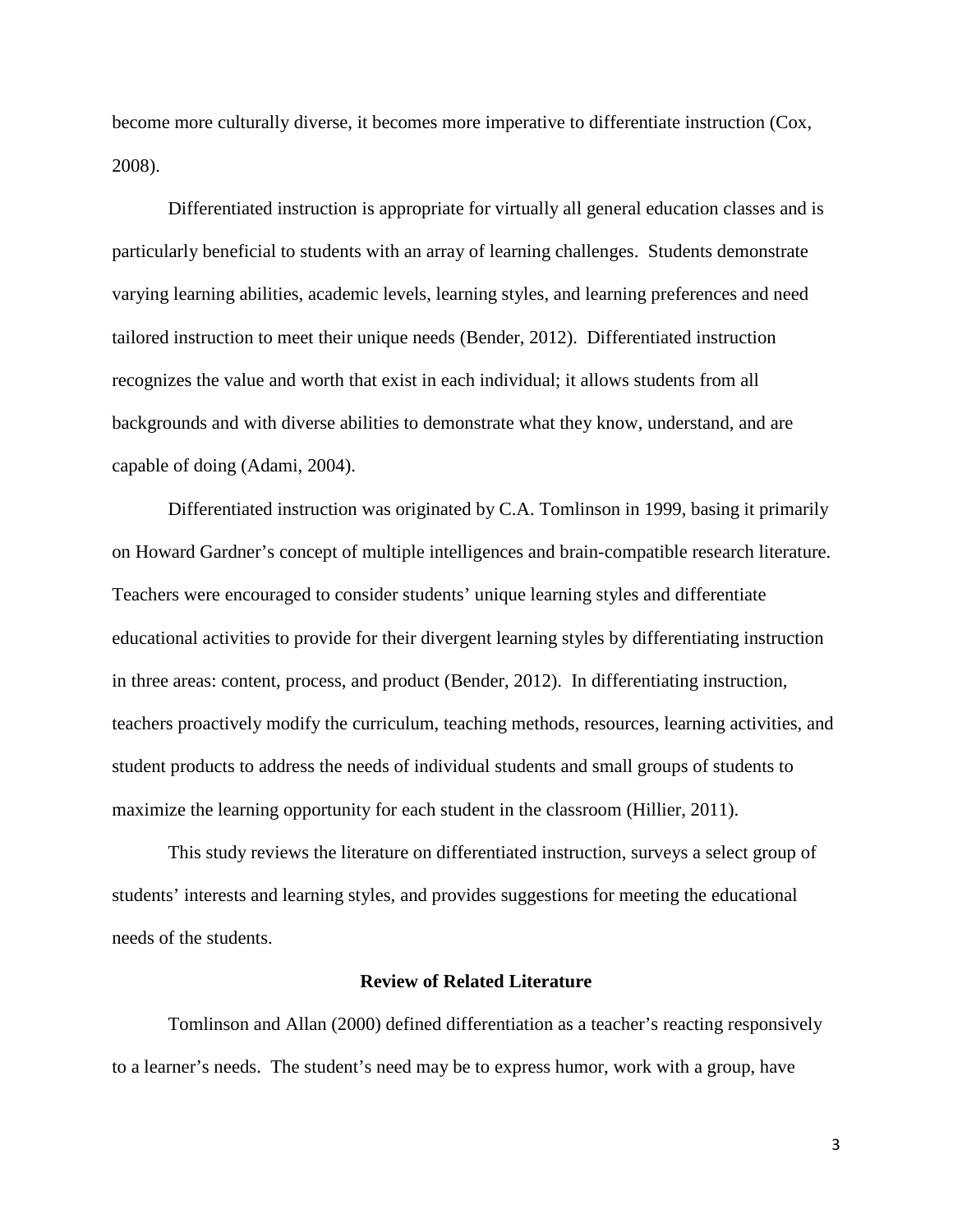additional teaching on a particular skill, delve more deeply into a particular topic, or have guided help with a reading passage – and the teacher responds actively and positively to that need on an individual basis or with a small group of students. The authors further stated that the goal of differentiated instruction is maximum student growth and individual success, and the key principles that guide differentiated instruction include flexibility in learning goals, effective and ongoing assessment, flexible grouping, "respectful" activities and learning arrangements, and collaboration between students and teacher. The elements of the curriculum that can be differentiated are content (the facts, concepts, generalizations or principles, attitudes, and skills related to the subject), process (how the learner comes to make sense of, understand, and "own" the key facts, concepts, generalizations, and skills of the subject), and products (items a student can use to demonstrate what he or she has come to know, understand, and be able to do as the result of an extended period of study). Student characteristics for which teachers can differentiate are readiness, interest, and learning profile. Instructional strategies that facilitate differentiation include learning centers, interest groups, group investigation, complex instruction, compacting, learning contracts, tiered activities, and tiered products.

Every teacher differentiates instruction in one way or another, for example, by giving a student more time to finish an assignment, allowing children choice in what to read, or giving different types of assessments. However, a teacher can make the classroom more responsive to student needs with a systematic approach to differentiation (Levy, 2008). Differentiated instruction means that teachers create different levels of expectations for task completion, and emphasize the creation of environments where all learners can be successful; it addresses the "how to" question for teachers and calls upon educators to be responsive to learners (Tobin, 2008). Hillier (2011) specifies four major principles of differentiated instruction: it focuses on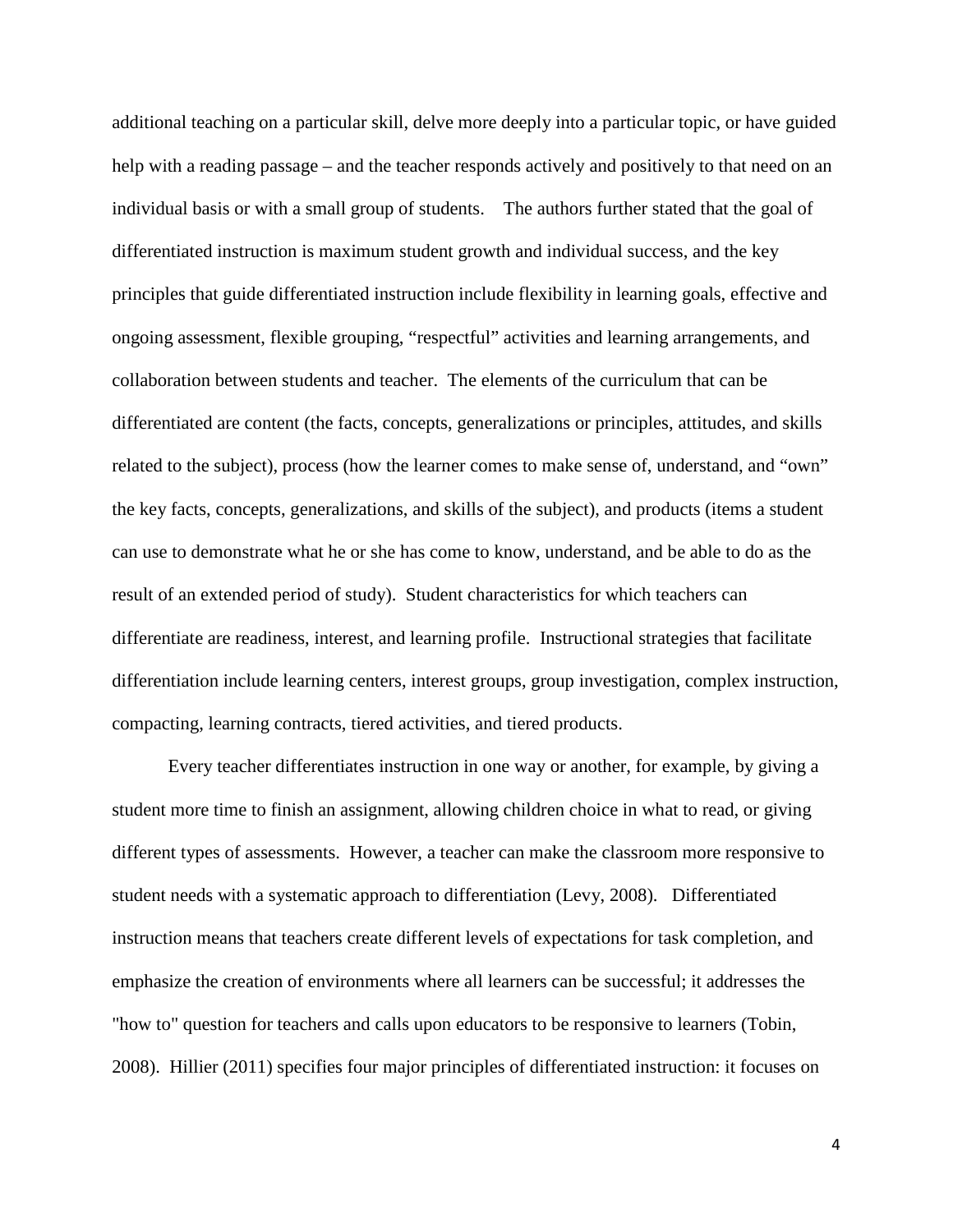the essentials (manipulate the complexity of activities and expectations), links assessment and instruction, involves collaborative learning between the teacher and students, and all students participating in respectful work. It is teaching with student variance in mind to maximize the capacity of each learner by bridging gaps in understanding and skills and helping each learner grow as much and as quickly as he or she can (Cox, 2008).

Differentiated instruction integrates knowledge about constructivist learning theory, learning styles, and brain development with empirical research on influencing factors of learner readiness, interest, and intelligence preferences toward students' motivation, engagement, and academic growth within schools (Tomlinson  $\&$  Allan, 2000). Teachers who differentiate instruction incorporate best practices in moving all of their students toward proficiency in the knowledge and skills established in state and local standards (Anderson, 2007). Differentiated instruction adapts learning to students' unique differences (Chapman & King, 2005) based on students' current abilities and understandings, personal interests, and learning preferences (Chamberlin & Powers, 2010). Effective characteristics of differentiated instruction include clear learning goals, ongoing and diagnostic assessments that modify instruction and challenging tasks for all students (Chamberlin & Powers, 2010). Modifying instruction to draw on student interests is likely to result in greater student engagement, higher levels of intrinsic motivation, higher student productivity, greater student autonomy, increased achievement, and an improved sense of self-competence (Cox, 2008).

The balance of this literature review focuses on the theoretical basis of differentiated instruction, the three areas of differentiation, significance of learning and teaching styles, and some promising strategies for meeting the needs of students with varying educational and learning needs.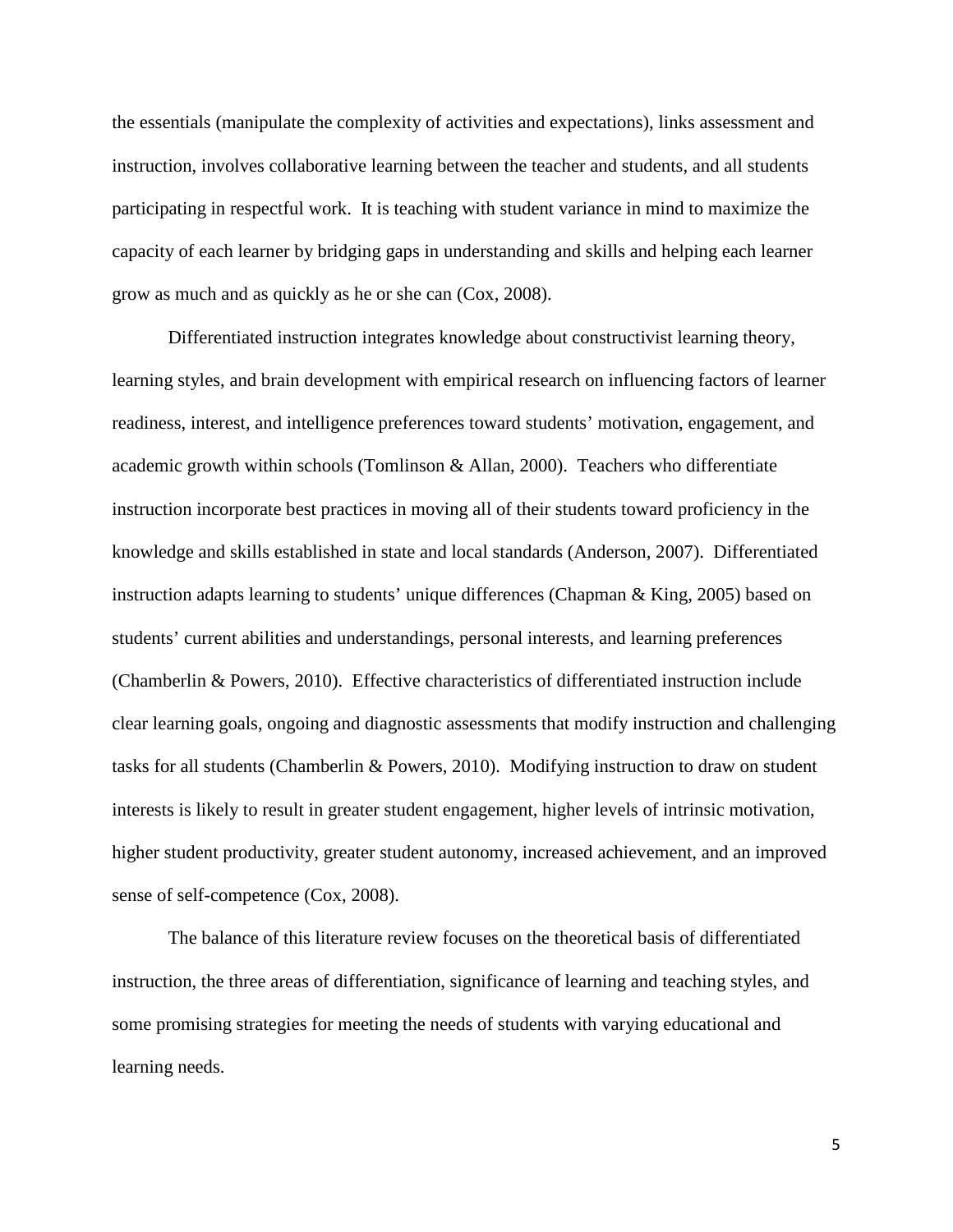## **Theoretical basis for differentiated instruction**

Differentiated instruction was primarily based on the theory of multiple intelligences by Howard Gardner and brain-compatible research. Gardner postulated eight different intelligences that are relatively independent but interacting cognitive capacities. The intelligences are verballinguistic, logical-mathematical, musical, spatial, bodily-kinesthetic, naturalistic, interpersonal, intrapersonal, and a tentative ninth one, moral intelligence. Some students demonstrate strong intelligence in one area, whereas other may demonstrate strengths in several intelligences (Bender, 2012). Each child will have his or her own unique set of intellectual strengths and weaknesses (Brualdi, 1998). For clarity, learning style, learning preference, and multiple intelligences are often used synonymously (Bender, 2012; Brualdi, 1998).

It is important, from a multiple intelligences perspective, that teachers take individual differences among students very seriously. They should gear how to teach and how to evaluate to the needs of the particular child. The bottom line is having a deep interest in children and how their minds are different from one another to help them use their minds well. Linking the multiple intelligences with a curriculum focused on understanding is an extremely powerful intellectual undertaking (Brualdi, 1998; Checkley, 1997).

Brain-compatible instruction is related to the multiple intelligences concept but it is more solidly grounded in the neurosciences. Brain-scanning techniques allow scientists to study performance of the human brain while the subject concentrates on different types of learning tasks. It has been discovered that brains perform best when highly motivated and involved and experiencing "manageable" stress (Bender, 2012).

## **Three areas of differentiated instruction**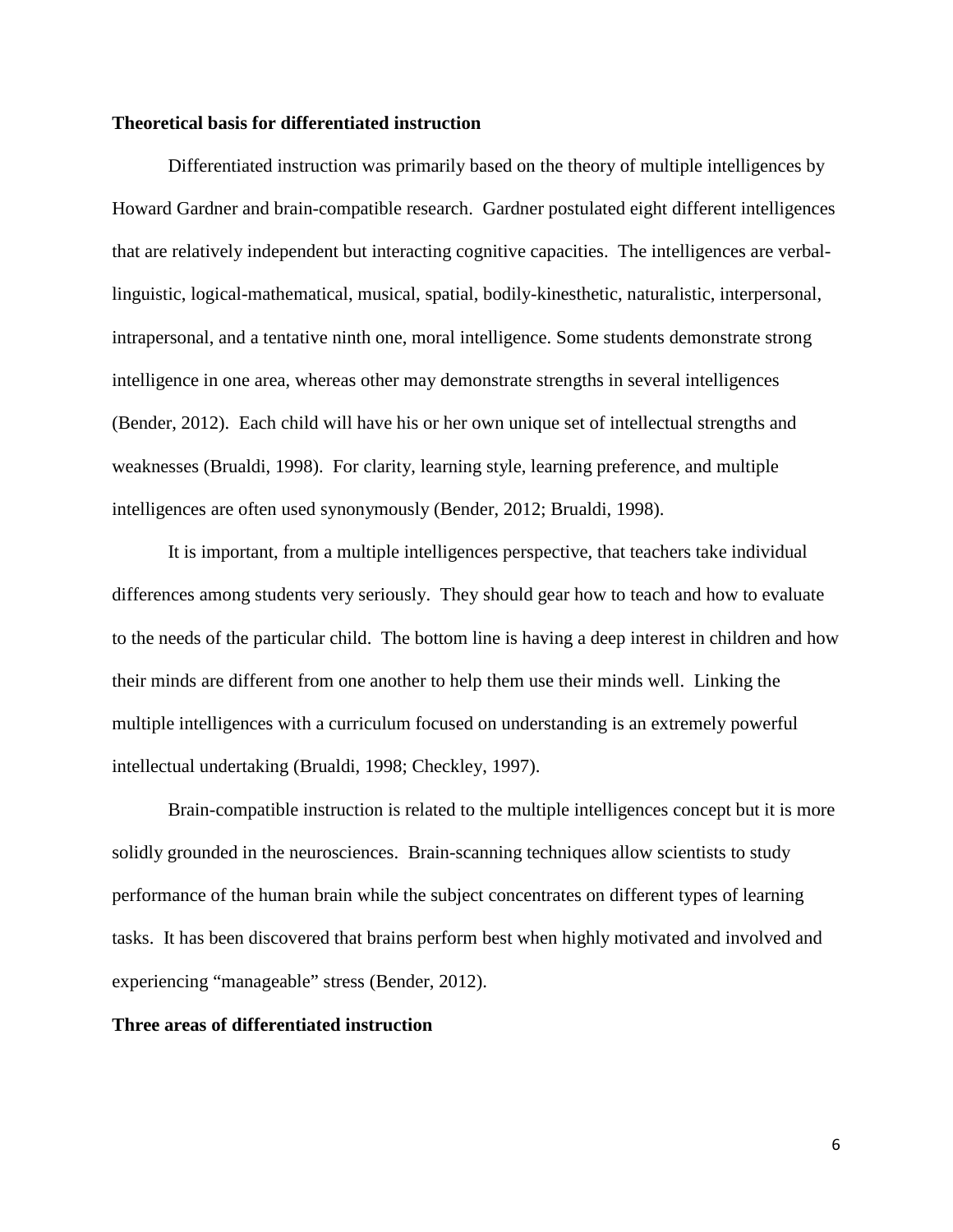The core of differentiated instruction is flexibility in content, process, and product based on students' strengths, needs, and learning styles. Content is what students are to master or learn from the instruction; process is how the students must complete the learning content; and product is how the learning is demonstrated or observed (Bender, 2012; Cox, 2008). In the content area each child is taught the same curriculum but it may be quantitatively or qualitatively different (Adami, 2004; Levy, 2008). Process includes how teachers teach and how students learn. The activities provided for student learning must address differing student abilities, learning styles, and interests. Teachers must adjust their teaching style to reflect the needs of different students by finding out where students are when they come into the process and building on their prior knowledge to advance their learning (Adami, 2004; Levy, 2008). Product is the way students demonstrate what they have learned. It must reflect student learning styles and abilities (Levy, 2008). Differentiation by product, or response, must also acknowledge, respect, and value the various ways that students may respond to an activity; but unfortunately, written work is still the predominate mode used by teachers for receiving feedback (Adami, 2004).

## **Learning styles and teaching styles**

How much a student learns in a class is governed in part by that student's native ability and prior preparation but also by the compatibility of his or her learning style and the instructor's teaching style. If mismatches exist between learning styles and teaching styles students become bored and inattentive in class, do poorly on tests, get discouraged about the courses, the curriculum, and themselves, and in some cases change to other curricula or drop out of school (Felder  $\&$  Silverman, 1988). Students whose learning styles are compatible with the teaching style tend to retain information longer, apply it more effectively, and have more positive post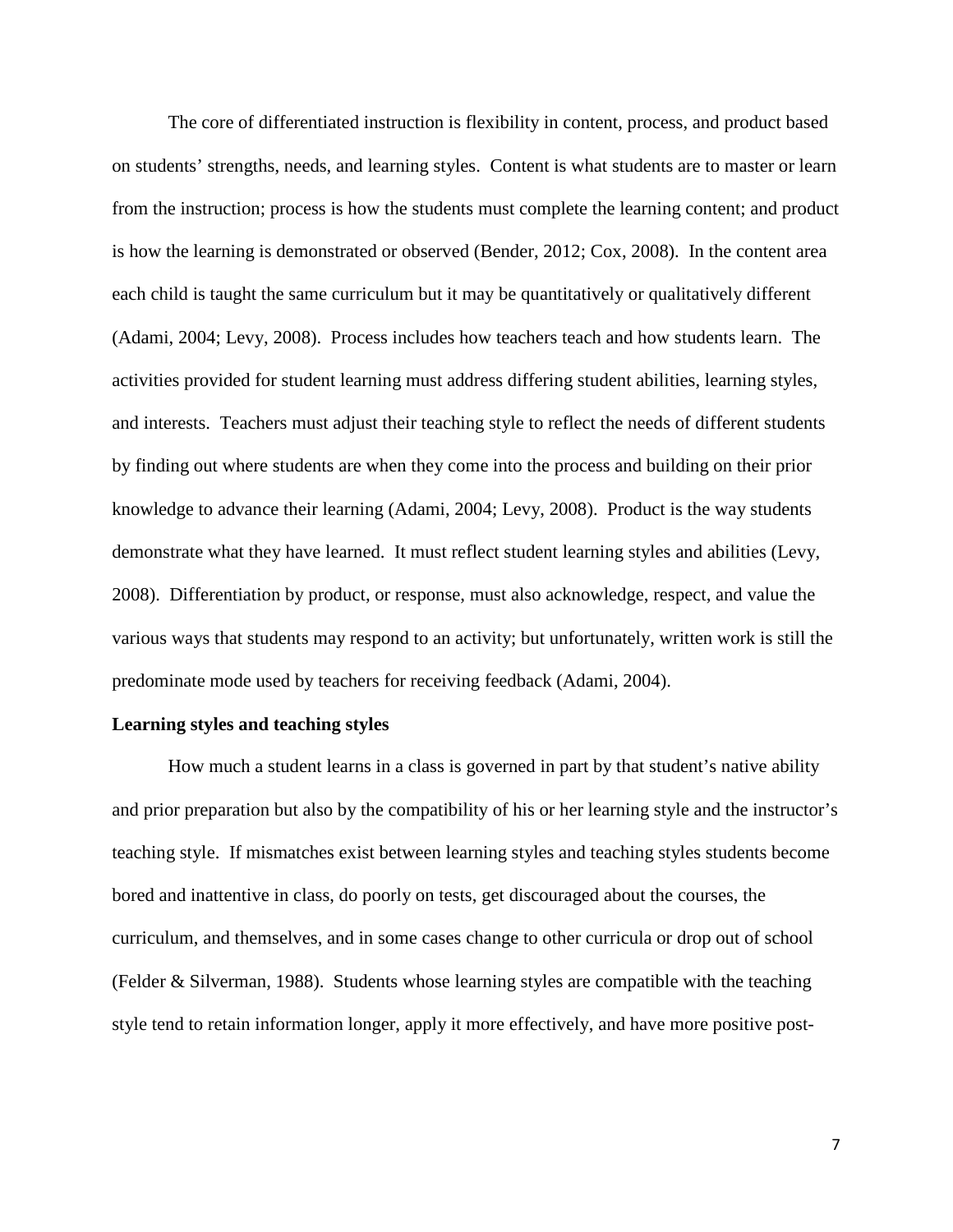course attitudes toward the subject than do their counterparts who experience learning/teaching style mismatches.

Felder and Silverman (1998) synthesized findings from a number of studies to formulate a learning style model with dimensions. A student's learning style may be defined in part by answers to five questions: 1. What type of information does the student preferentially perceive: sensory (sights, sounds, physical sensation) or intuitive (memories, ideas, insights)? 2. Through which modality is sensory information most effectively perceived: visual (pictures, diagrams, graphs, demonstrations) or verbal (sounds, written and spoken words and formulas)? 3. With which organization of information is the student most comfortable: inductive (facts and observations are given, underlying principles are inferred) or deductive (principles are given, consequences and applications are deduced)? 4. How does the student prefer to process information: actively (through engagement in physical activity or discussion), or reflectively (through introspection)? and 5. How does the student progress toward understanding: sequentially (in a logical progression of small incremental steps), or globally (in large jumps, holistically)? The dichotomous learning style dimensions of this model are a continua and not either/or categories. A student's preference on a given scale may be strong, moderate, or almost nonexistent, either of which may change with time or vary from one subject or learning environment to another (Felder, 1993).

According to Katsioloudis and Fantz (2012), learning styles are personal qualities that influence the way students interact with their learning environment, peers, and teachers. They reported four learning style dimensions: sensing learners (concrete, practical, oriented towards facts and procedures) or intuitive learners (conceptual, innovative, oriented towards theories and meanings); visual learners (prefer visual representations – pictures, diagrams, flow charts) or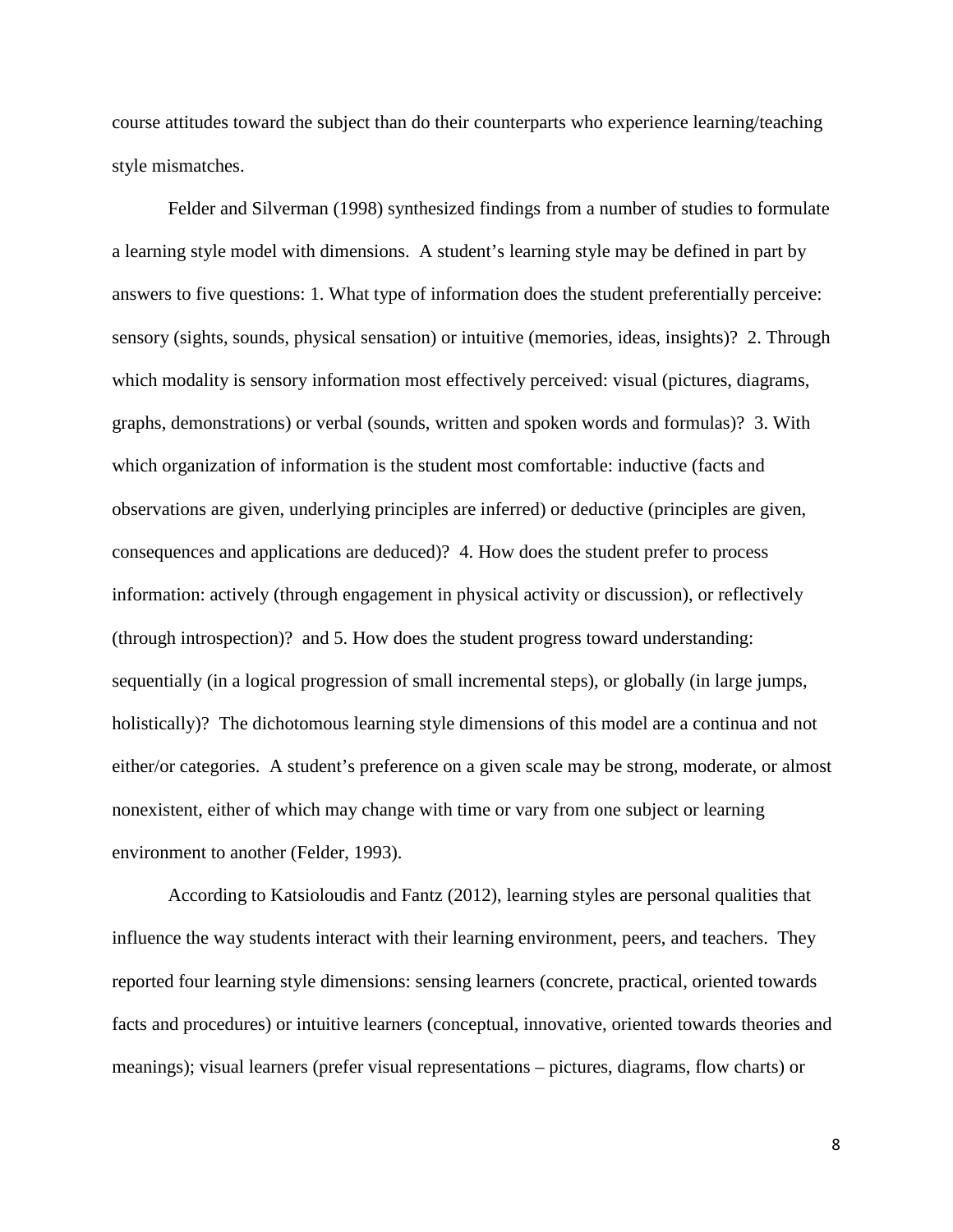verbal learners (prefer written and spoken explanations); active learners (learn by trying things, working with others) or reflective learners (learn by thinking things through, working alone); and sequential learners (learn in small incremental steps, linear, orderly) or global learners (learn in large leaps, holistic, systems thinkers (cited from Felder, 1996, p. 19).

Just as students have preferred learning styles, teachers have preferred teaching styles. Jain (2008) categorized teaching styles as: formal authority (teacher provides and controls flow of content, students expected to receive content); demonstrator or personal model (teacher acts as role model, demonstrating skills and processes; coaches students in developing, applying skills and knowledge); facilitator (teaching emphasizes student-centered learning); and delegator (students choice in designing, implementing learning projects; teacher in consultative role). Grasha (1994) posited that teachers actually possess each of the qualities described (including "expert" style – possessor of knowledge, expertise that students need) to varying degrees; they use some styles more often than others, and some blends of styles are dominant and others are secondary. The author further advanced that a given teaching style creates a particular mood or emotional climate in class. For example, the expert/formal authority blend may suggest "I'm in charge here" and may create a "cool" emotional climate; whereas, the expert/facilitative/delegative blend may suggest "I'm here to consult and explore with you" and may create a "warm" climate.

Katsioloudis and Fantz (2012) stated that teachers who adapt their teaching style to include both poles of each of the given learning style dimensions should come close to providing an optimal learning environment for most, if not all, students in a class. Matching teaching strategies to a student's preferred learning style is likely to promote understanding and retention of information. Complementary, through an awareness of the preferred teaching style, teachers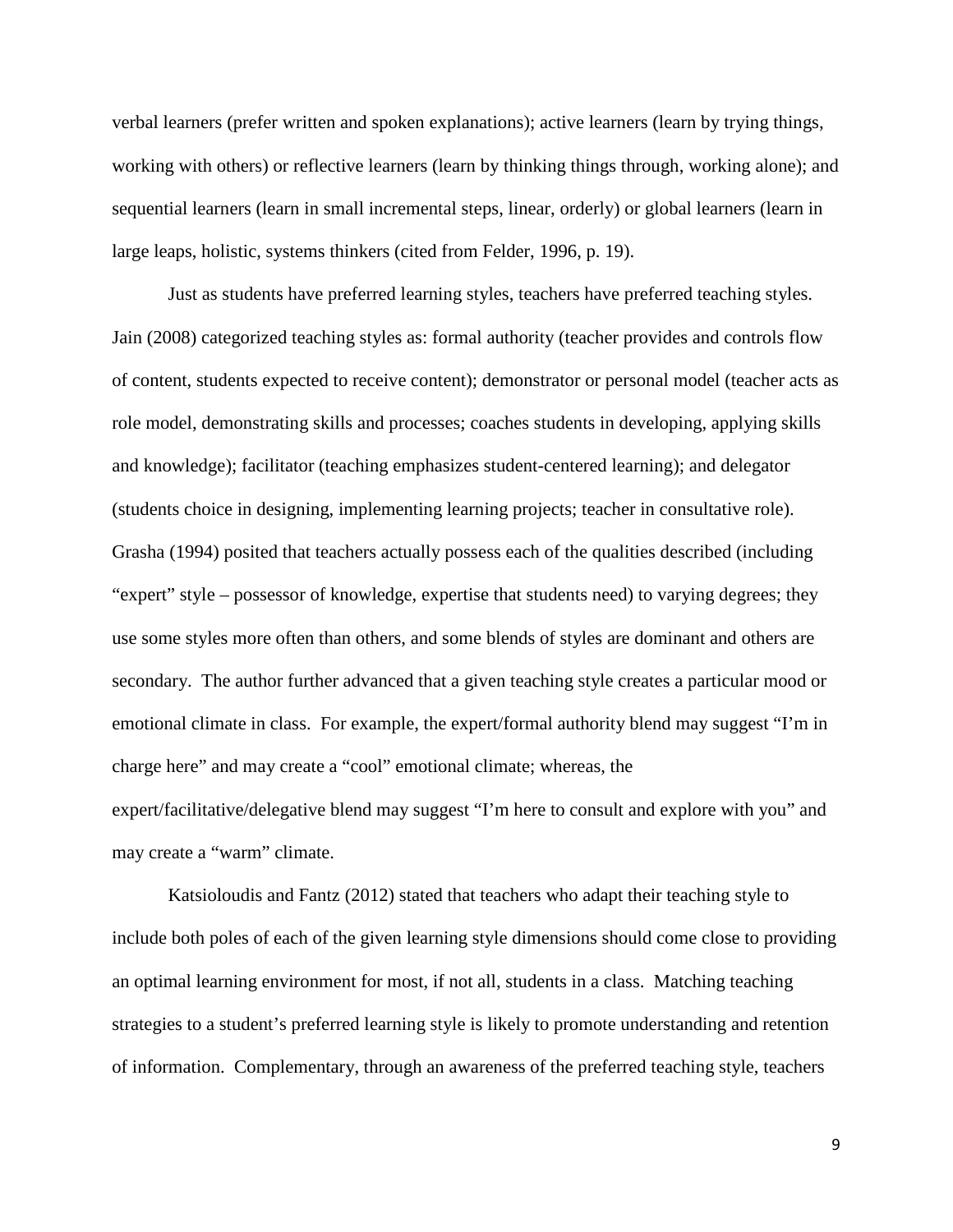may gain a better understanding of themselves and how their teaching style can be changed, modified, or supported to improve their interactions with students (Evans, Harkins, & Young, 2008). When teachers do master differentiated teaching, ensuring that each student consistently experiences the reality that success is likely to follow hard work, the result is enhanced job satisfaction (Adami, 2004; Tomlinson, 1999).

## **Some Principal Differentiated Instructional Strategies and Their Effectiveness**

Wu (2013) presented a number of instructional strategies that teachers can use to differentiate instruction. One of the most important strategies is a teacher working with a small group of students. With 6 or 8 students in close proximity the teacher can ask individual questions and ascertain where students are stuck or when they are ready to move ahead. Learning stations are useful for differentiation. They are areas in the room where the students go to do specified work. Instructions at the station provide guidance on how to complete work appropriately, how to get help, where to put completed work and so on. Learning contracts are another helpful strategy. They allow teachers to design tasks targeted to particular student needs and also to give all students some in-common tasks. Typically students have the same number of tasks on their contracts and are all working on the same fundamental learning goals, but the work can emphasize a student's particular next steps toward those goals. Edwards and Pula (2008) discussed conferencing as a differentiated strategy to improve writing skills and ensure student success. Other differentiation strategies include "tiered activities," where the teacher keeps the concepts and skills the same for each student but provides "routes of access" that vary in complexity, abstractness, and open-endedness. Teachers may also use interest centers and anchor activities (Cox, 2008), focusing on the diverse needs of the individual learners (Chapman & King, 2005). But in spite of the many available strategies, Adami (2004) indicated that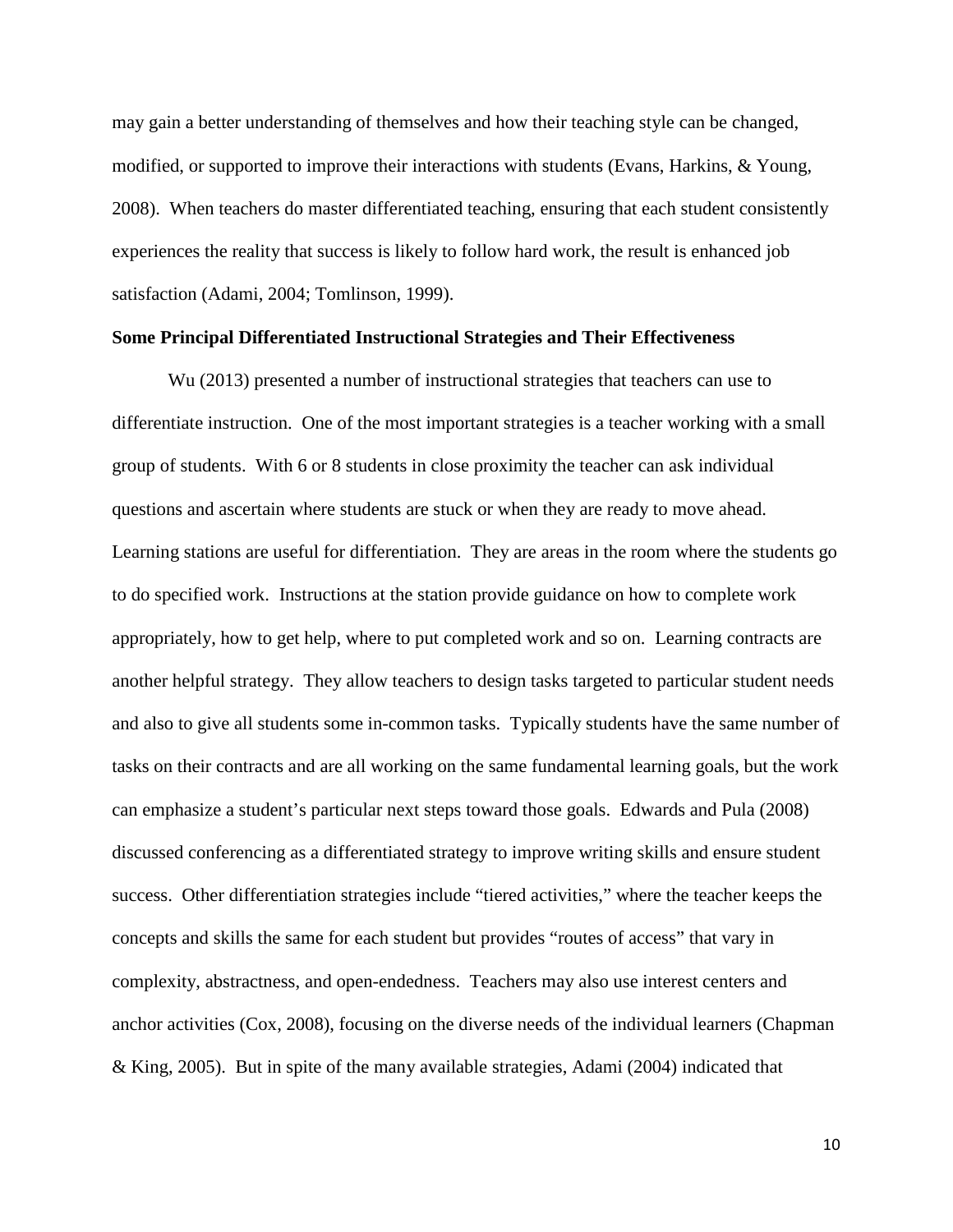unfortunately many teachers still favor the whole-class teaching strategy rather than flexible grouping based on readiness, interests, or learning profile. Students' gender, culture, learning style, and intelligence preference can shape their learning profile (Cox, 2008).

Cusumano and Mueller (2007) reported on their elementary school's effort at implementing differentiated instruction to address their students' diverse learning needs. The school's API scores increased steadily and their AYP targets were met. Concurrently, there was a significant decline in student discipline referrals; teacher morale was higher; and there was remarkable improvement in students' reading, writing, and math performance levels. A key method used was fluid and flexible groupings through requisite assessment and continuous progress monitoring. In another study differentiated instruction based on students' readiness, interests and learning profile led to enhanced achievement, study habits, social interaction, cooperation, attitude toward school, self-worth, motivation and engagement (Chamberlin  $\&$ Powers, 2010). Differentiated instruction can also demonstrate institutional effectiveness and equip students with diverse learning experiences to highly respond to increased challenges in the global society. In higher education teaching is becoming more challenging as student populations become more culturally, socially, and academically diverse and the notion of "onesize-fits-all" does not work effectively (Pham, 2012). Unfortunately, differentiated instruction is not readily implemented in college, despite evidence supporting learning gains and other benefits in grades kindergarten-12 (Chamberlin & Powers, 2010).

#### **Purpose**

This study included an extensive review of the literature to establish a theoretical basis for differentiated instruction, to conceptualize and refine the three basic areas of differentiated instruction, and to determine some key differentiated instructional strategies that have promise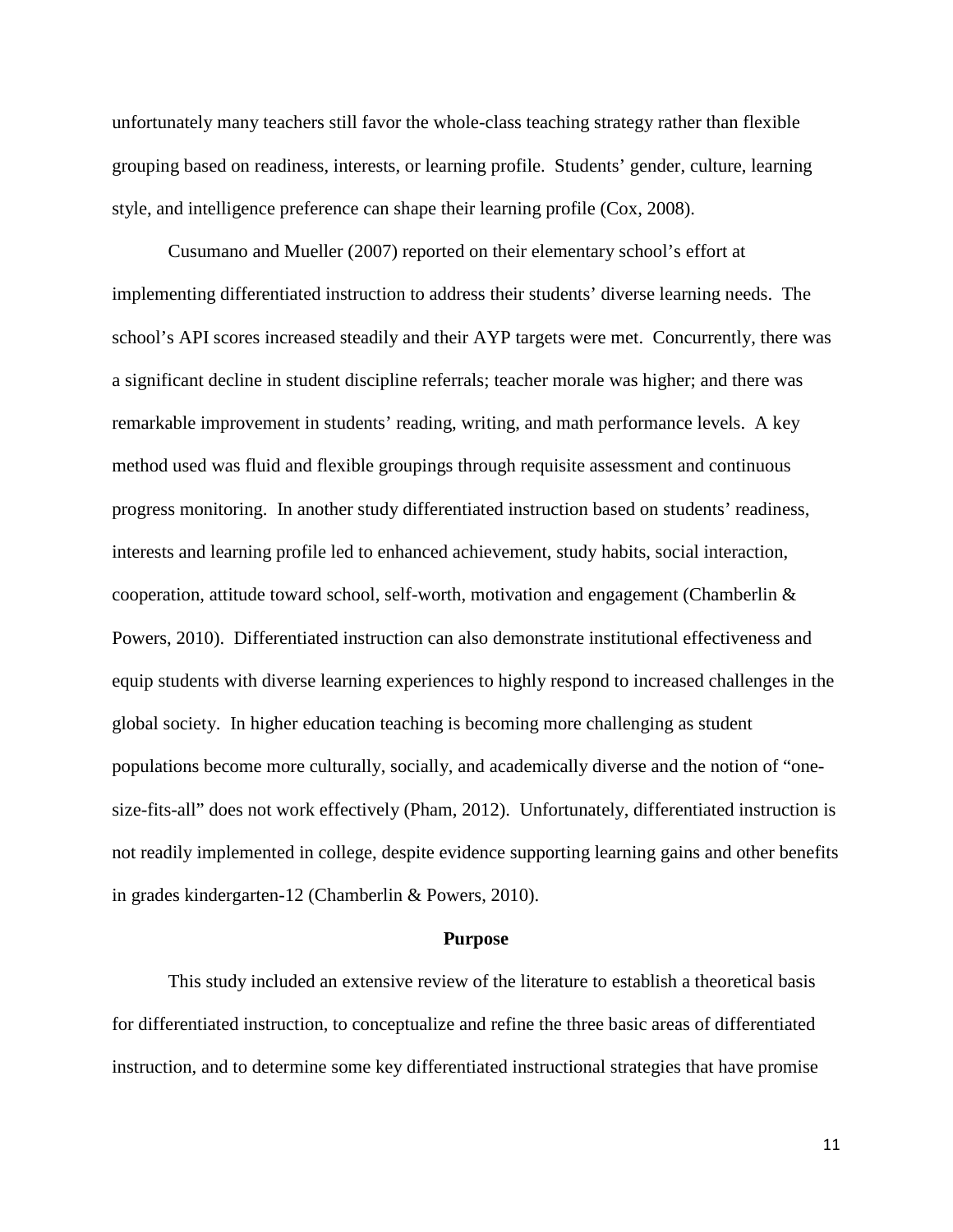for success with students with varying learning styles and abilities. A further objective of the study was to develop a survey instrument and assess the learning characteristics of a select population to determine their interest, abilities, and learning styles to which recommendations could be made on how instruction might be differentiated to meet their academic needs.

## **Method**

After reviewing the literature, a survey instrument was developed and validated to assess the learning characteristics of students. The instrument was constructed around tenets of the theories of multiple intelligences and brain instruction. The five-component questionnaire, consisting of 25 items, was first presented to a graduate class in advanced assessment to validate its authenticity. Nine graduate students reviewed the draft and made comments for its improvement. Their comments were taken into consideration to formulate the final instrument, which was then administered to a class of undergraduate teacher education candidates.

The subjects for the study were 30 undergraduate teacher education majors enrolled in a basic course in special education. Their majors included elementary education, special education, physical education, and speech pathology and they were of junior or senior classification.

The descriptive information provided from the survey instrument was submitted to data analysis. The findings are presented in tabular form and key observations are discussed and implications are offered.

#### **Findings**

To keep the study in perspective, the findings begin with key tenets of differentiated instruction as reported in the review of literature. Afterward, findings are reported from the administration of the survey instrument.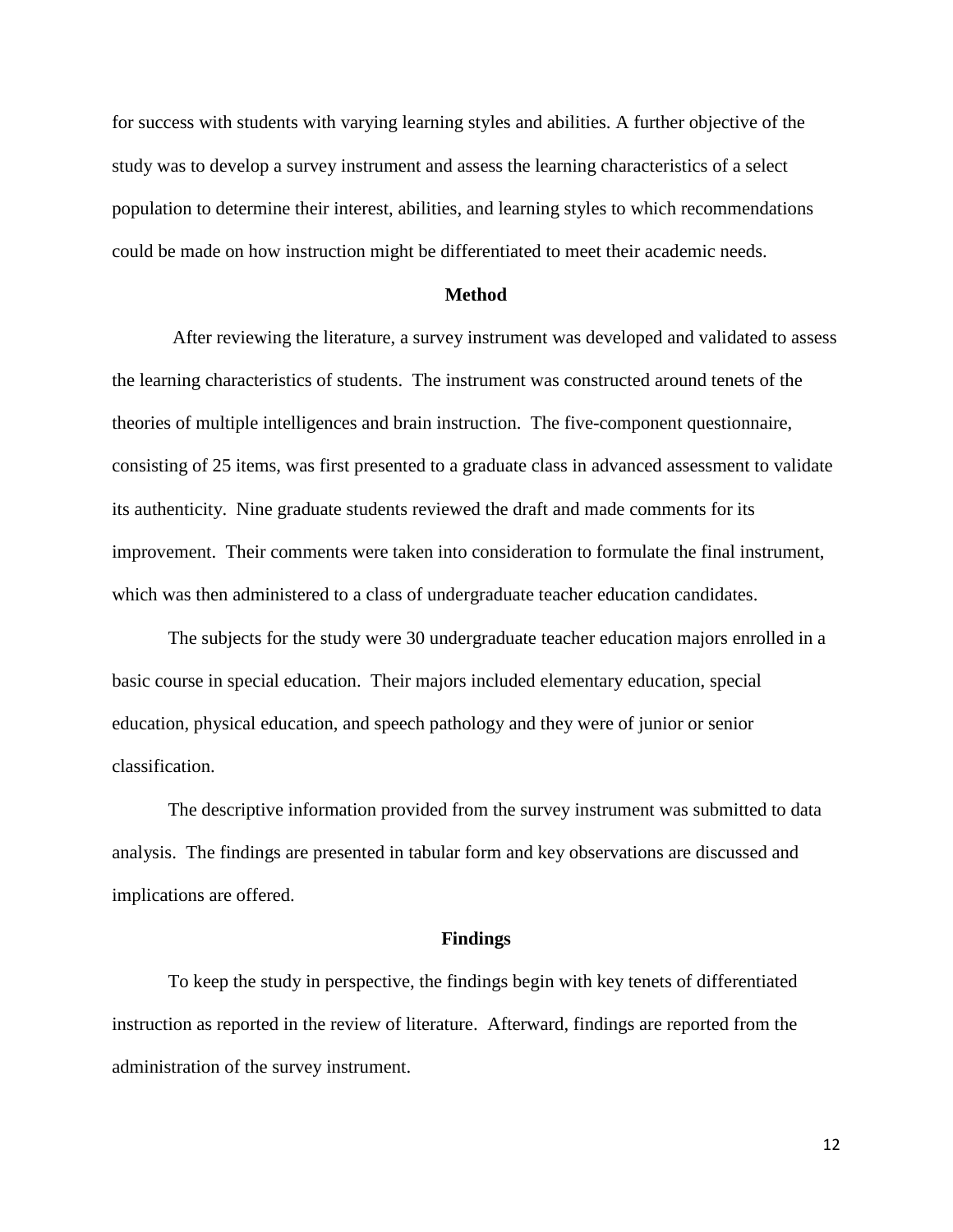## **Key tenets of differentiated instructions**

Several core principles guide differentiated instruction. First, teachers should articulate what is essential for students to learn, which helps to link assessment to curriculum and instruction. Second, teachers should attend to student differences. Third, students must participate in meaningful work. Fourth, teachers and students must collaborate in learning. Fifth, teachers should be flexible in their use of groups and whole class discussion. Sixth, differentiated instruction is proactive rather than reactive, addressing learner variance from the outset. And finally, space, time and materials should be used flexibly to suit the needs of various learners (Chamberlin & Powers, 2010). In perspective, differentiated instruction is not synonymous with individualized instruction, which could be overwhelming too time-consuming; it is not to be used during every class, whole class instruction is still purposefully used; it does not result in an unbalanced workload for students, they just work at suitable levels; and there is no one way to differentiate instruction, it is as varied as the needs of the students (Chamberlin & Powers, 2010).

To differentiate instruction effectively, teachers should identify students' readiness levels, modify the instructional content, process, and product, and enhance both collaborative learning and autonomous learning (Pham, 2012). Some basic strategies that represent accumulated thought for brain-compatible instruction are: create a safe and comfortable environment; use comfortable furniture and proper lighting; offer water and fruits where possible; encourage frequent student responses; teach using bodily movements to represent content; teach with strong visual stimuli; use chants, rhythms, and music; offer appropriate wait time; offer students choices; and foster social networking around learning content (Bender, 2012; Chamberlin & Powers, 2010; Chapman & King, 2005). Further, to ensure effective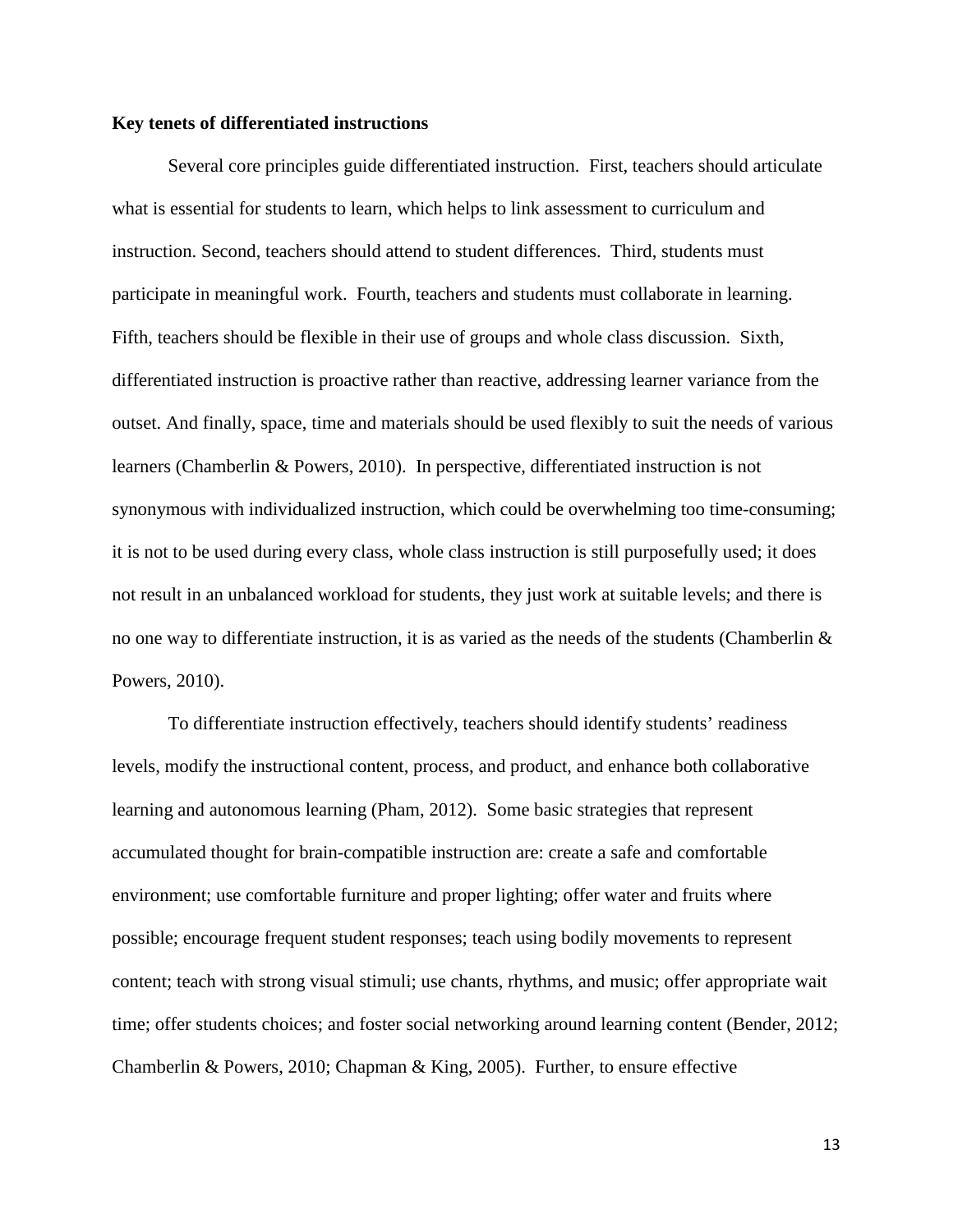differentiated instruction teachers should: exhibit a passion for teaching; provide a wide variety of materials and resources; know the students and match materials and strategies to each learner's needs; assess before, during, and after the learning; plan student-focused opportunities; and use curriculum compacting (Chamberlin & Powers, 2010; Chapman & King, 2005). Varying stimulating instructional strategies and activities intrigue and challenge minds. More students grasp information and adapt it when their learning styles, modalities, intelligences, and interests are engaged (Chapman & King, 2005). Students may even be taught about their learning styles in order to encourage them to challenge themselves in task selection by choosing tasks that may not be particularly congruent with their own learning style. Researched teaching tips are available to tap strengths in each of the intelligences (Bender, 2012).

Research suggests that there is a positive impact of differentiated instruction coupled with increased brain-compatible instructional activities on student achievement. In one study student achievement scores jumped as much as 30% in some academic areas. In another study a school was able to effectively close the reading achievement gap between young males and young females in only one year (Bender, 2012).

## **Findings from the survey:**

The questionnaire administered to a class of undergraduate teacher education majors consisted of five components: interests, favorite subjects, learning abilities, learning styles, and preferred teaching styles. Table 1 provides data on the first three components and Table 2 provides data on the latter two components.

The things that the students liked to do most during their spare time, when requested to list two different things, were read or study (36.7%), participate in activities with family or others (23.3%), exercise or dance (23.3%), and shop (20.3%). They also liked cooking and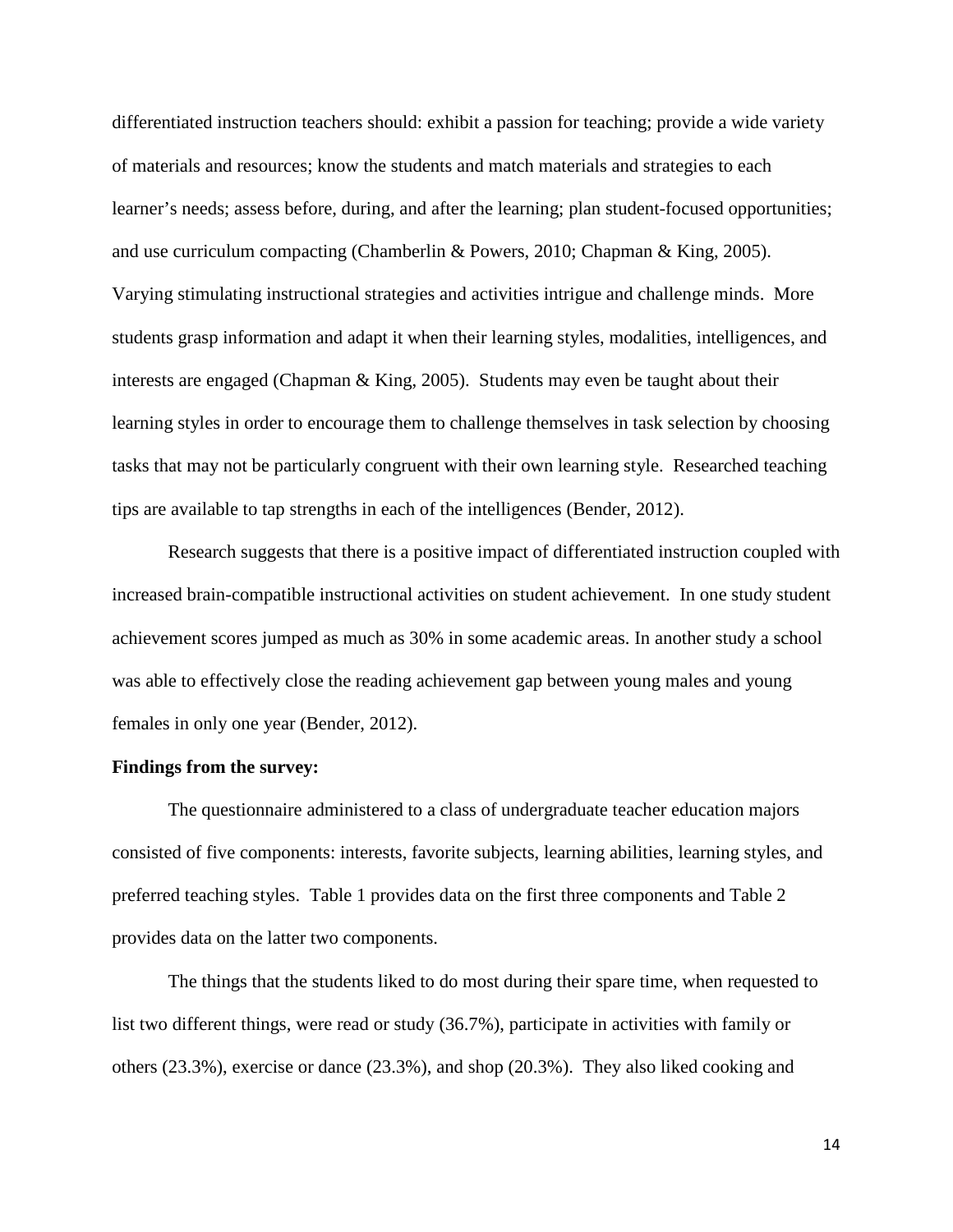listening to music. The candidates' favorite subject areas, when requested to list two different subjects, were language arts (53.3%), the social sciences (46.7%), and math (30.0%). They also liked science. When requested to list two of their strongest learning abilities or intelligences, the students most frequently indicated intrapersonal (50.0%), verbal-linguistic (40.0%), and interpersonal (36.7%). Other intelligences of note were musical, logical-mathematical, and moral (see Table 1). Differentiated instruction ensures that learning activities are relevant to students' own experiences and sources of motivation (Adami, 2004).

The learning styles were presented to the candidates in dichotomy form. From the four principal learning style categories, the students were requested to indicate the style that they preferred. In category one, they preferred Sensing – the concrete and practical (73.3%) versus Intuitive – the conceptual and theoretical (20.0%). They preferred Visual representations (80.0%) over Verbal explanations (16.7%). Active learning – trying things out or working with others, was favored over Reflective learning – thinking things through or working alone, by a margin of 60.0% to 36.7%. They saw themselves as Sequential learners – mastering things in small incremental steps, rather than Global learners – grasping materials in large leaps, by a margin of 76.7% to 16.7%. In terms of teaching styles, when requested to list the two that appealed most to them, the candidates specified Demonstration/modeling (86.7%) and Facilitation (73.3%). They did not report Formal authority and Delegation to be very appealing teaching styles for them (see Table 2). A majority of students learn and retain information best by seeing, hearing, saying, and doing; this indicates that teachers do well to use a combination of instructional strategies and ways of presenting materials for learning (Adami, 2004).

## **Suggestions for accommodating students in the survey:**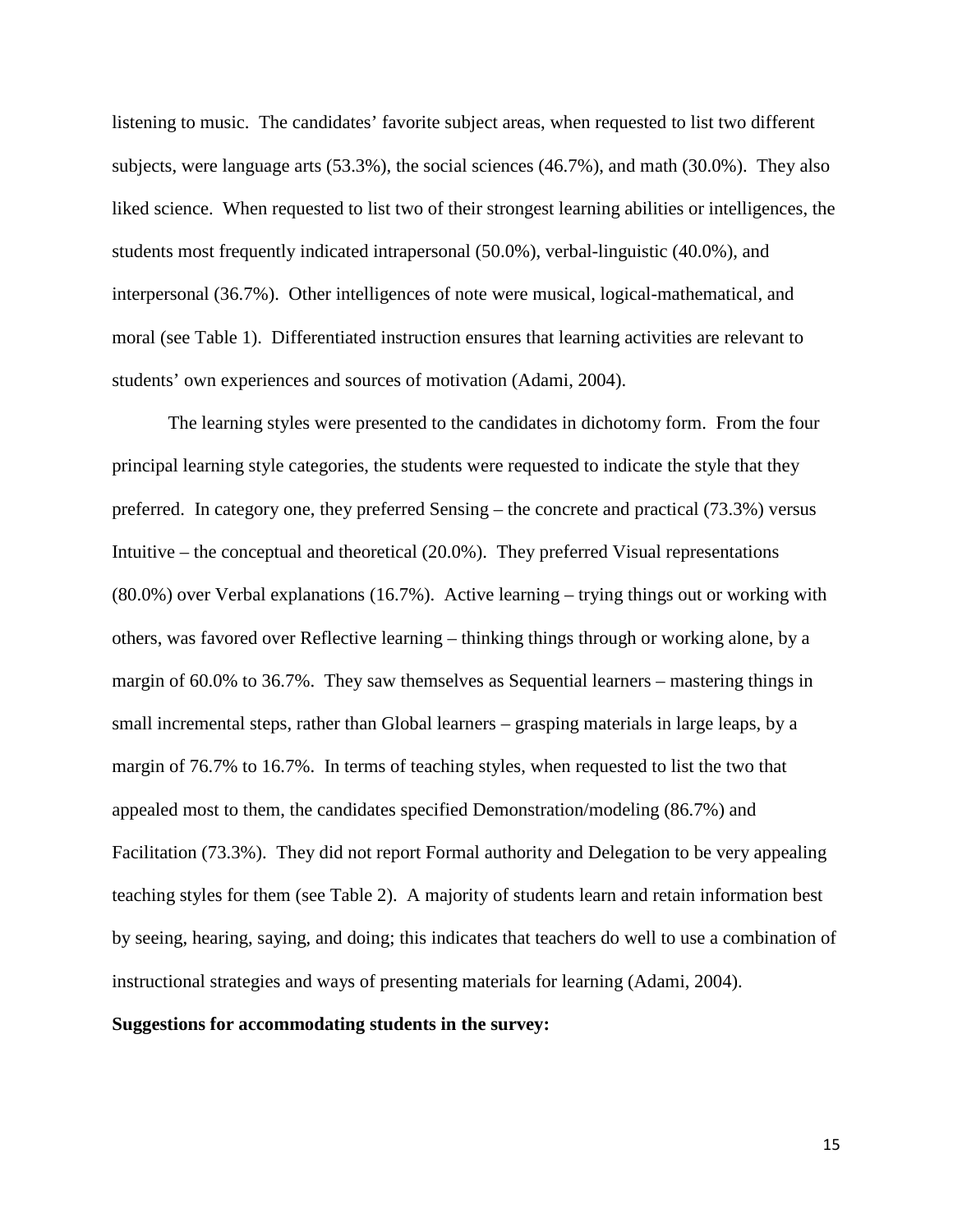In terms of interests, the undergraduate teacher education majors indicated that they especially like to read/study, interact with others, and exercise/dance. To accommodate these students the teacher should consider providing written instructions in advance; having group activities; and letting students move around the environment. The principal favorite subjects for the candidates were English, social studies, and math. To accommodate the students based on their favorite subjects the teacher should include allowing them to be vocal/verbal; discuss current/historical events; and make use of computational skills (Bender, 2012).

In regard to learning abilities and intelligences the candidates indicated strength in areas of intrapersonal, verbal/linguistic, and interpersonal capacities. To accommodate the students in these areas the teacher should consider encouraging journal-keeping and self-expression; using pictures, illustrations, and discussion of material; and promoting group work and developing leadership skills. The candidates reported that their basic learning styles were visual, sequential, sensing, and active. To accommodate these learning styles the teacher should consider using pictures, diagrams, and charts; progressing in small incremental steps; being concrete and practical; and trying things out and working with others. The candidates' preferred teaching styles were demonstration and facilitation. To accommodate students who prefer these teaching styles the teacher should consider striving to be a good role model, demonstrate, coach students, and let students apply skills and knowledge; and permit students to process and apply content in creative and original ways (Bender, 2012).

#### **Summary and Recommendations**

Differentiated instruction is a beneficial teaching approach to address students' varying educational levels. Effective differentiation includes identifying students' readiness levels, modifying instruction, applying collaboration and autonomy in learning, and integrating teaching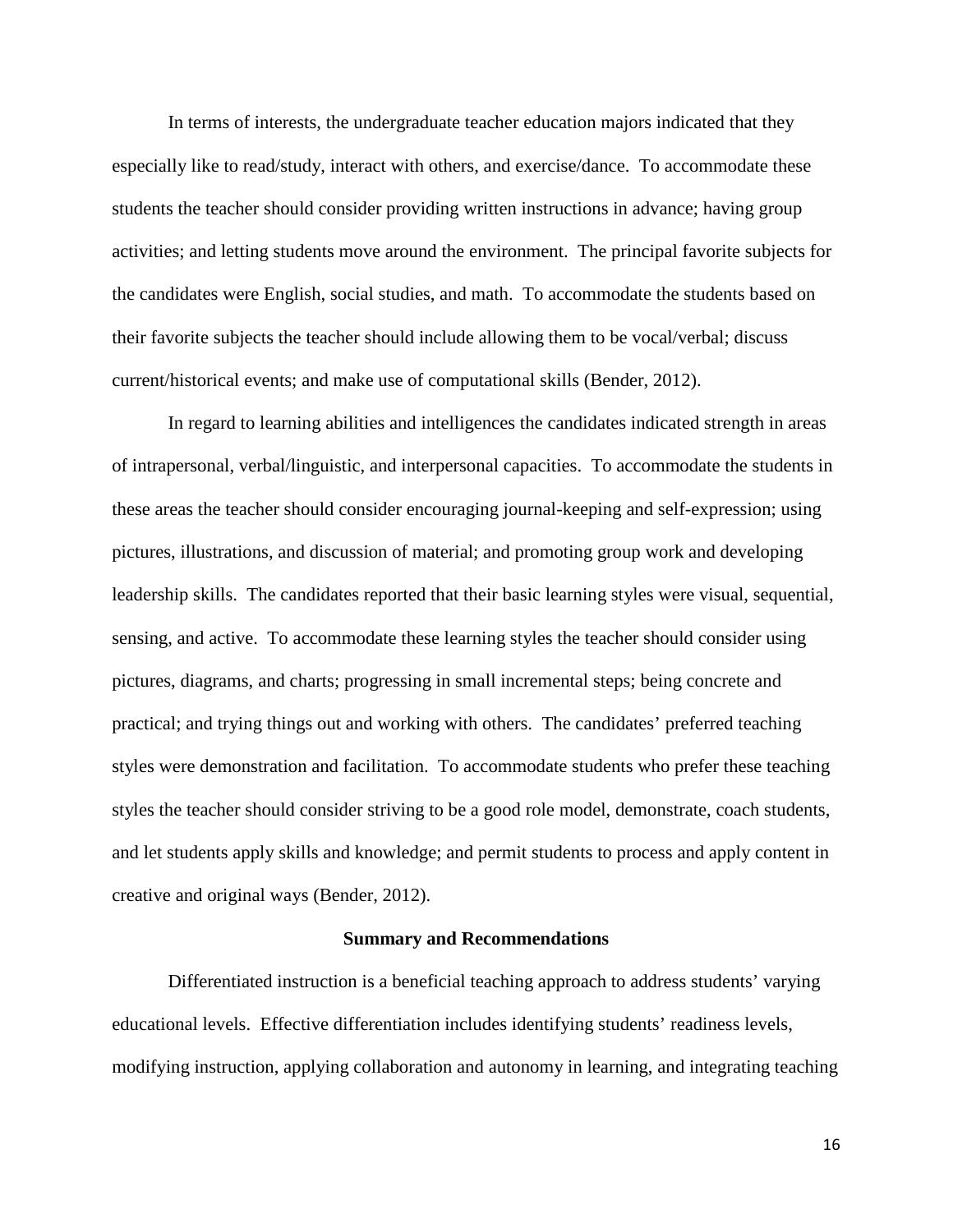and practice to enhance learning. It gives students tools and methods to be self-directed, creative, and contextually responsive to seek for knowledge by using core principles and concepts (Pham, 2012).

It is evident that all learners are different and this creates the need for all teaching to be differentiated (Adami, 2004) and to capitalize on multiple intelligences which allow a wider range of students to successfully participate in classroom learning (Brualdi, 1998). Successful practice with the use of differentiated instruction produces students who have a higher sense of self-efficacy, engagement, and passion for learning (Hillier, 2011).

In view of the fact that students vary tremendously in interests, abilities, and learning styles, differentiated instruction is recommended as a teacher's lifeline to success in the classroom. It should be readily available and viewed as a useful teaching strategy in today's schools.

#### **References**

- Adami, A.F. (2004). Enhancing students' learning through differentiated approaches to teaching and learning: A Maltese perspective. *Journal of Research in Special Educational Needs, 4*(2), 91-97.
- Anderson, K.M. (2007). Differentiating instruction to include all students. *Preventing School Failure, 51*(3), 49-54.
- Bender, W.N. (2012). *Differentiating instruction for students with learning disabilities: New best practices for general and special educators* (3<sup>rd</sup> Edition). Thousand Oaks, CA: Crowin.
- Brualdi, A. (1998). Gardner's theory. *Teacher Librarian, 26*(2), 26.

Chamberlin, M., & Powers, R. (2010). The promise of differentiated instruction for enhancing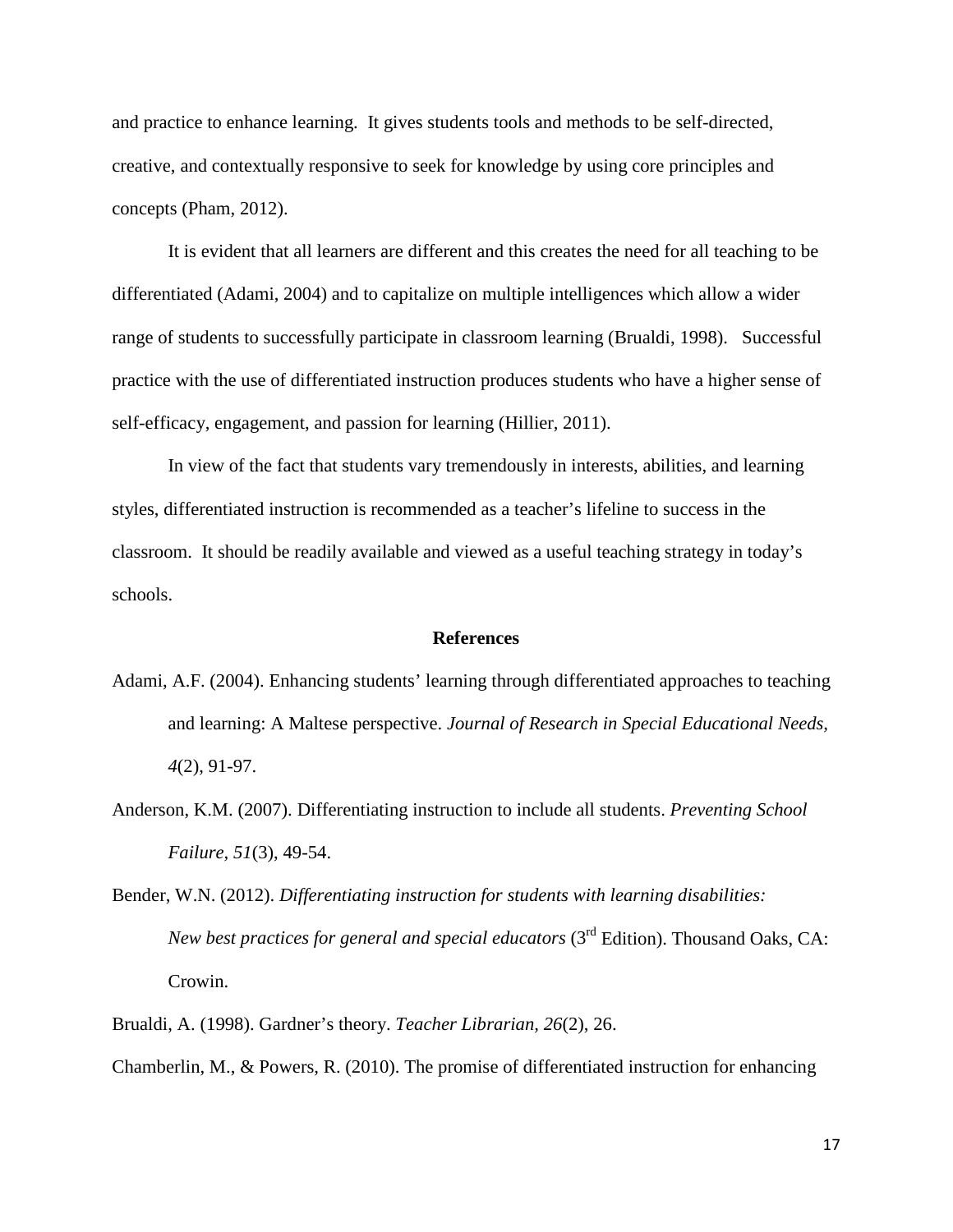the mathematical understandings of college students. *Teaching Mathematics and Its Applications, 29*(3), 113-139.

- Chapman, C., & King, R. (2005). 11 practical ways to guide teachers toward differentiation (and an evaluation tool). *Journal of Staff Development, 26*(4), 20-25.
- Checkley, K. (1997). The first seven … and the eight: A conversation with Howard Gardner. *Educational Leadership, 55*(1), 8-13.
- Cox, S.G. (2008). Differentiated instruction in the elementary classroom. *Education Digest: Essential Readings Condensed for Quick Review, 73*(9), 52-54.
- Cusumano, C., & Mueller, J. (2007). How differentiated instruction helps struggling students. *Leadership, 36*(4), 8-10.
- Edwards, A., & Pula, J. (2008). In-class conferences as differentiated writing instruction: New uses for tutorials. *Delta Kappa Gamma Bulletin, 72*(3), 10-14.
- Evans, C., Harkins, M.J., & Young, J.D. (2008). Exploring teaching styles and cognitive styles: Evidence from school teachers in Canada. *North American Journal of Psychology, 10*(3), 567-582.
- Felder, R.M. (1993). Learning and teaching styles in college science education. *Journal of College Science Teaching, 23*(5), 286-290.
- Felder, R.M., & Silverman, L.K. (1988). Learning and teaching styles in engineering education, *Engr. Education, 78*(7), 674-681.
- Grasha, A.F. (1994). A matter of style: The teacher as expert, formal authority, personal model, facilitator, and… *College Teaching, 94*(42), 12.
- Hillier, E. (2011). Demystifying differentiation for the elementary music classroom. *Music Educators Journal, 97*(4), 49-54.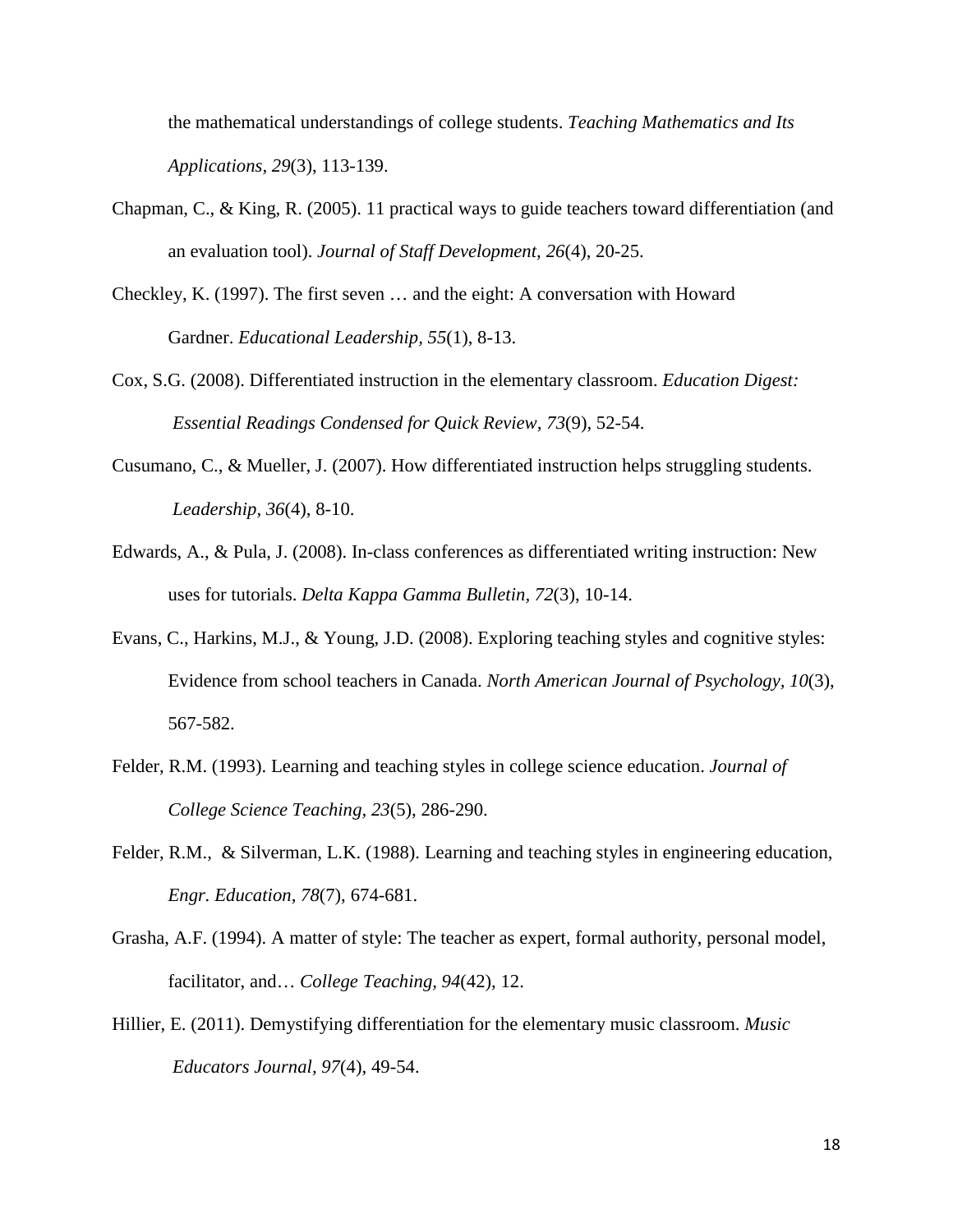- Jain, V. (2008). *Teaching styles categories*. Retrieved from http://schoolofeducators.com/2008/12/teaching-style-categories/
- Katsioloudis, P., & Fantz, T.D. (2012). A comparative analysis of preferred learning and teaching styles for engineering, industrial, and technology education students and faculty. *Journal of Technology Education, 23*(2), 61-69.
- Levy, H.M. (2008). Meeting the needs of all students through differentiated instruction: Helping every child reach and exceed standards, *Clearing House, 81*(4), 161-164.
- Pham, H.L. (2012). Differentiated instruction and the need to integrate teaching and practice. *Journal of College Teaching & Learning, 9*(1), 13-20.
- Tomlinson, C.A. (1999). *The differentiated classroom: Responding to the needs of all students*. Alexandria, VA: Association for Supervision and Curriculum Development.
- Tomlinson, C.A., & Allan, S.D. (2000). *Leadership for differentiating schools & classrooms*. Alexandria, VA: Association for Supervision and Curriculum Development.
- Tobin, R. (2008). Conundrums in differentiated literacy classroom. *Reading Improvement, 45*(4), 159-169.
- Wu, E.H. (2013). The path leading to differentiation: An interview with Carol Tomlinson. *Journal of Advanced Academics, 24*(2), 125-133.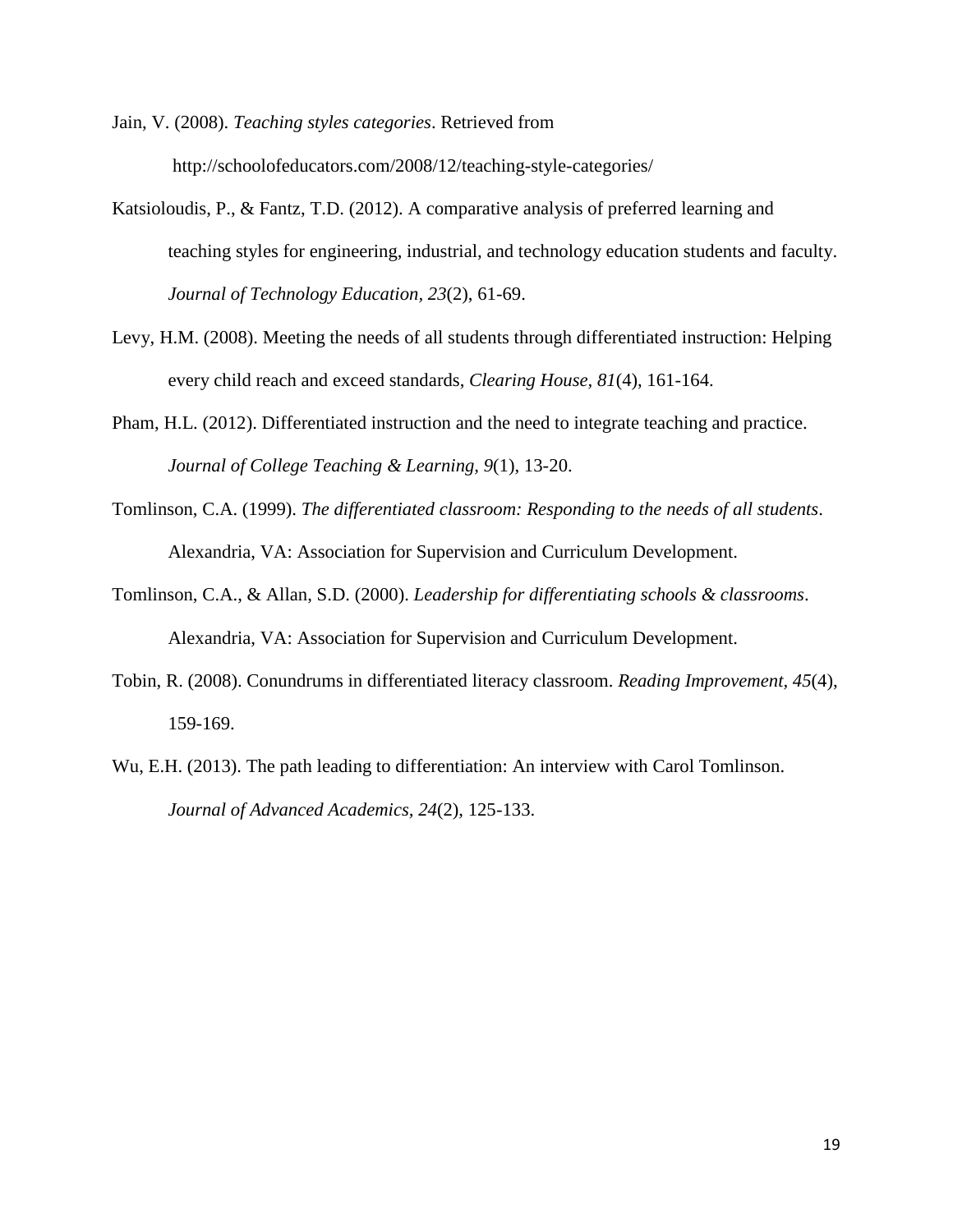| Item                                                | Number         | Percent |
|-----------------------------------------------------|----------------|---------|
| Interests                                           |                |         |
| Activities with other people                        | 7              | 23.3    |
| Baking; cooking                                     | $\overline{4}$ | 13.3    |
| Exercise; Dance                                     | 7              | 23.3    |
| Games, table                                        | $\mathbf{2}$   | 6.7     |
| Laugh and talk                                      | $\overline{2}$ | 6.7     |
| Movies                                              | 3              | 10.0    |
| Music (listen, write, sing)                         | $\overline{4}$ | 13.3    |
| Read/Study                                          | 11             | 36.7    |
| Shopping                                            | 6              | 20.3    |
| Television                                          | $\overline{c}$ | 6.7     |
| Travel; vacations                                   | $\overline{c}$ | 6.7     |
| Work; homework                                      | $\overline{2}$ | 6.7     |
| Others (Babysitting, Church, Drive, Graphic design, |                |         |
| Makeup, Relax - 1 each)                             | 6              | 20.3    |
| Favorite subjects                                   |                |         |
| English; Language Arts                              | 16             | 53.3    |
| Math                                                | 9              | 30.0    |
| Physical education                                  | $\overline{c}$ | 6.7     |
| Reading                                             | 3              | 10.0    |
| Science                                             | $\overline{7}$ | 23.3    |
| Social studies; History; Politics                   | 14             | 46.7    |
| <b>Teacher Education courses</b>                    | $\overline{c}$ | 6.7     |
| The Arts                                            | $\overline{2}$ | 6.7     |
| Others (Music, Philosophy, Photography,             |                |         |
| Psychology - 1 each)                                | $\overline{4}$ | 13.3    |
| Learning abilities                                  |                |         |
| Verbal-linguistic                                   | 12             | 40.0    |
| Logical-mathematical                                | 5              | 16.7    |
| Musical                                             | 6              | 20.0    |
| Spatial                                             | $\mathbf{2}$   | 6.7     |
| Bodily-kinesthetic                                  | $\overline{c}$ | 6.7     |
| Naturalistic                                        | $\overline{2}$ | 6.7     |
| Interpersonal                                       | 11             | 36.7    |
| Intrapersonal                                       | 15             | 50.0    |
| Moral                                               | 5              | 16.7    |

Table 1 Students' interests, favorite subject, and abilities  $(N = 30; Two options each)$